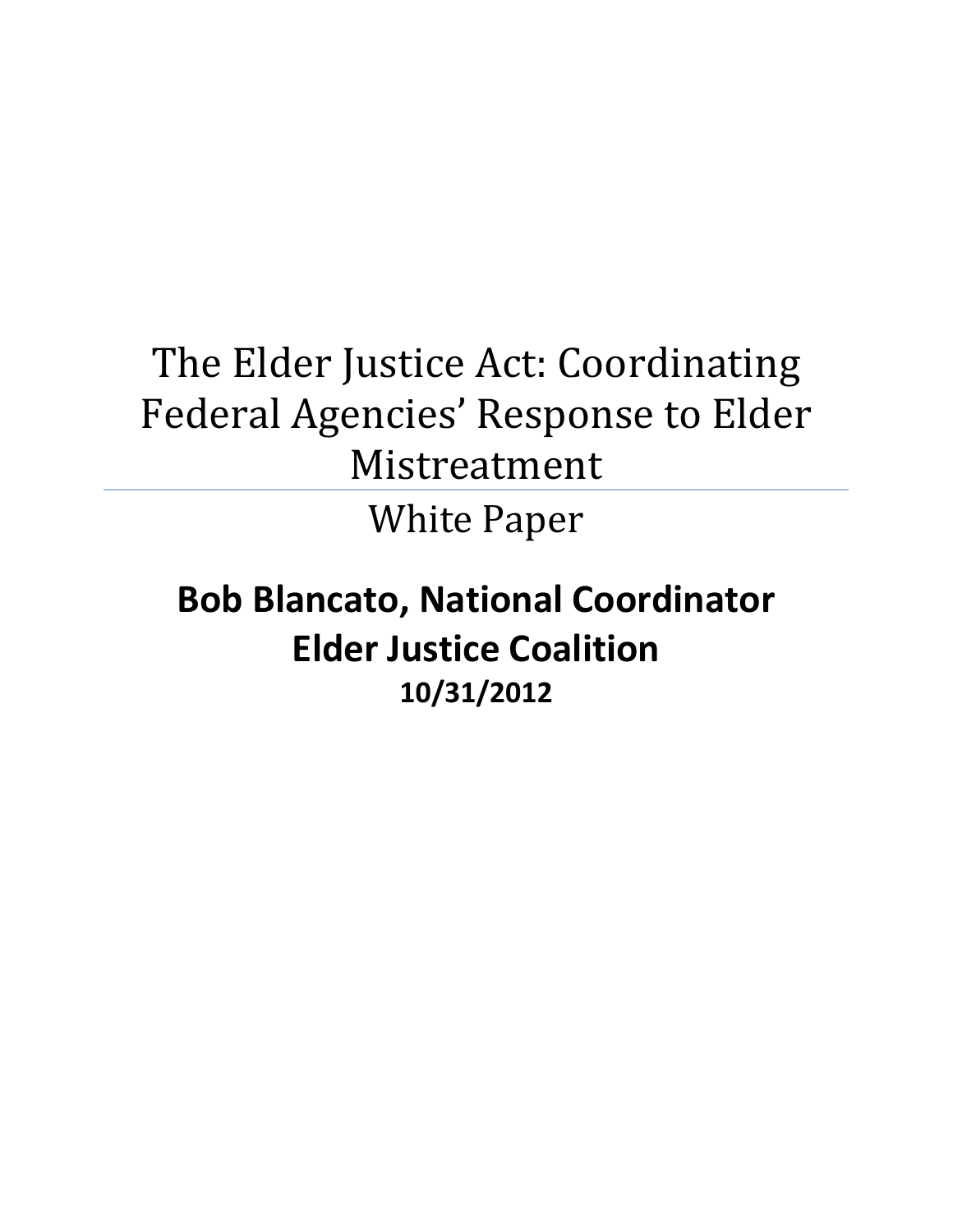#### **Introduction**

This paper is submitted on behalf of the Elder Justice Coalition.<sup>1</sup> We are a non-partisan 3000- member coalition dedicated to advancing elder justice policy at the federal level whether through passage and implementation of legislation or through administrative action. In our years of work, we view as our signature accomplishment our seven years of effort and advocacy to gain passage of the Elder Justice Act.<sup>2</sup>

 We applaud the first meeting of the Elder Justice Coordinating Council on October 11 and we were pleased to participate. We worked closely with the Senate and the House in developing the language to establish this Council. The Elder Justice Act is all about developing a comprehensive and coordinated federal response to the growing problems of elder abuse, neglect and exploitation in America. This response can and should begin by achieving better coordination among the different federal agencies that have some role and responsibility to promote elder justice and prevent elder abuse. That was the intended purpose behind the creation of this Council and we look forward to your ongoing work.

#### **Immediate and Practical Action Needed: Advocacy**

 This paper focuses on four areas. The first addresses areas that have immediate and practical action implications for the federal government. We maintain that advocacy is one of these. We need sustained advocacy from within and outside the federal government to achieve funding for the Elder Justice Act either through appropriations or as was done earlier this year through allocations from the Affordable Care Act.<sup>3</sup> We need important other elder abuse

<sup>-&</sup>lt;br><sup>1</sup><u><http://www.elderjusticecoalition.com/></u><br><sup>2</sup> Elder Justice Act of 2009, S. 795, 109<sup>th</sup> Cong., sess. 1. (2009).

 $^3$  Patient Protection and Affordable Care Act, H.R. 3590, 111<sup>th</sup> Cong., sess. 2. (2010).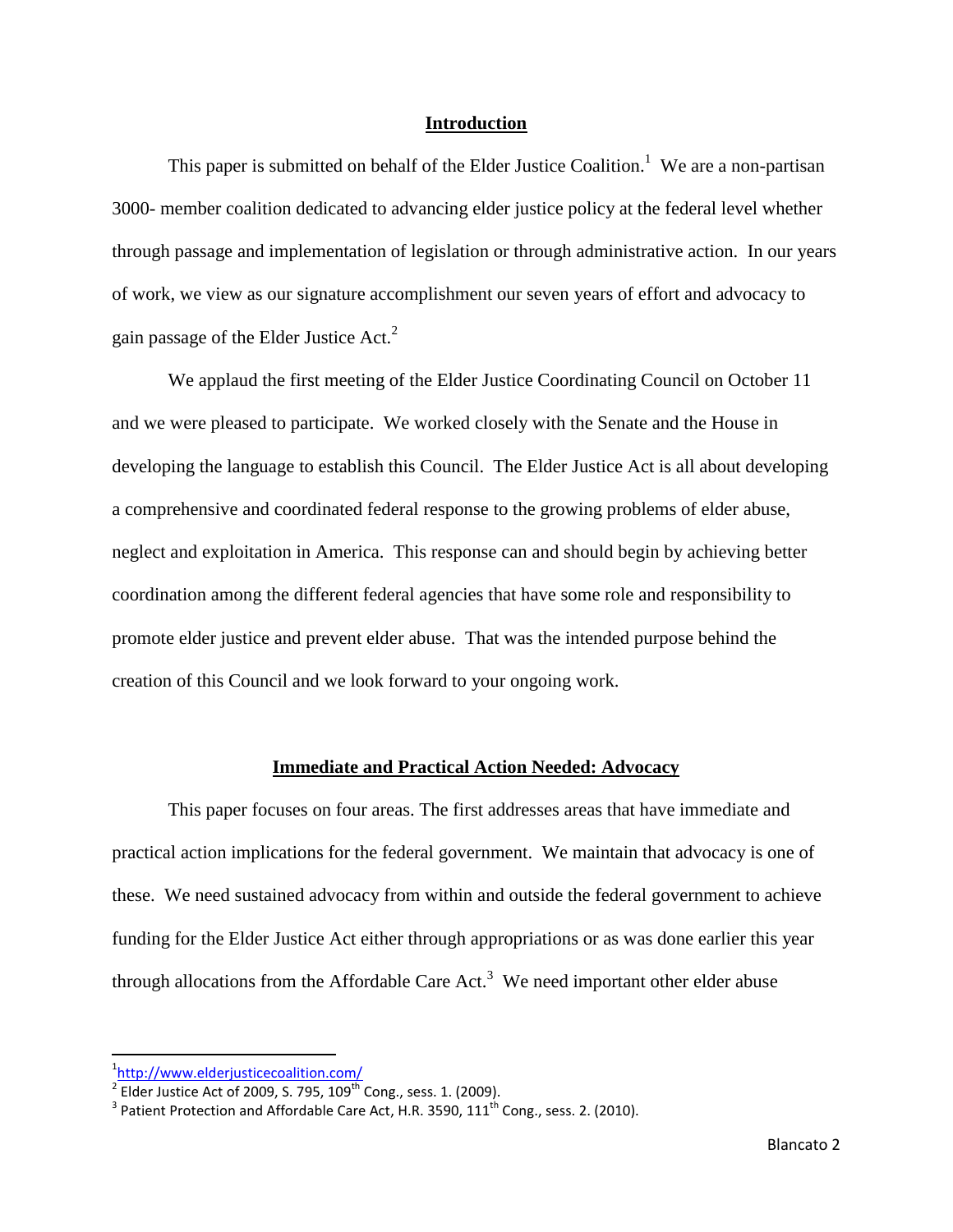prevention programs in the Older Americans  $Act^4$  and the Violence Against Women  $Act^5$  to be continued through the reauthorization of these laws.

Since these are issues that await action in the lame duck session of Congress or more likely in 2013, there are certain actions this Administration can take in the interim. We need to ensure the continued and completed implementation of the Elder Justice Act. In particular, we call on the Administration to name the members of the Elder Justice Advisory Board<sup>6</sup> and to convene its first meeting. Through administrative direction from the Administration on Aging we ask that all aging network staff who come in regular contact with older people receive elder abuse related training. In addition, we should examine all federal resources which are dedicated to training in areas of abuse prevention and think in terms of reallocating any unused or underused funds toward more elder abuse prevention training.

In addition, we applaud the work of the Office of Financial Protection for Older Americans of the Consumer Financial Protection Bureau (CFPB). They have done important work in raising public awareness about elder financial abuse over the past year. One example was a forum conducted jointly with our Coalition, the Benjamin Rose Institute on Aging and Skip Humphrey, the Director of the Office of Older Adults in Cleveland. It was a forum involving a variety of stakeholders including those directly working in financial institutions discussing what they are doing to help address elder financial abuse. The hope is this office will commit to a national training initiative on combating elder financial abuse and have this training provided at the state and local level with appropriate standards. Also in the spirit of immediate and practical actions which the federal government can take, we urge that the Adult Protective Services (APS) Resource Center and the National Center on Elder Abuse be continued.

and and the Mericans Act Reauthorization Bill, S. 2562, 112<sup>th</sup> Cong., sess. 2. (2012).<br><sup>4</sup> Older Americans Act Reauthorization Bill, S. 2562, 112<sup>th</sup> Cong., sess. 2. (2012).

<sup>&</sup>lt;sup>5</sup> Violence Against Women Reauthorization Act of 2011, S. 1925, 112<sup>th</sup> Cong., sess. 2. (2011).

 $^6$  Elder Justice Act of 2009, S. 795, sec. 2022, 109 $^{\rm th}$  Cong., sess. 1. (2009).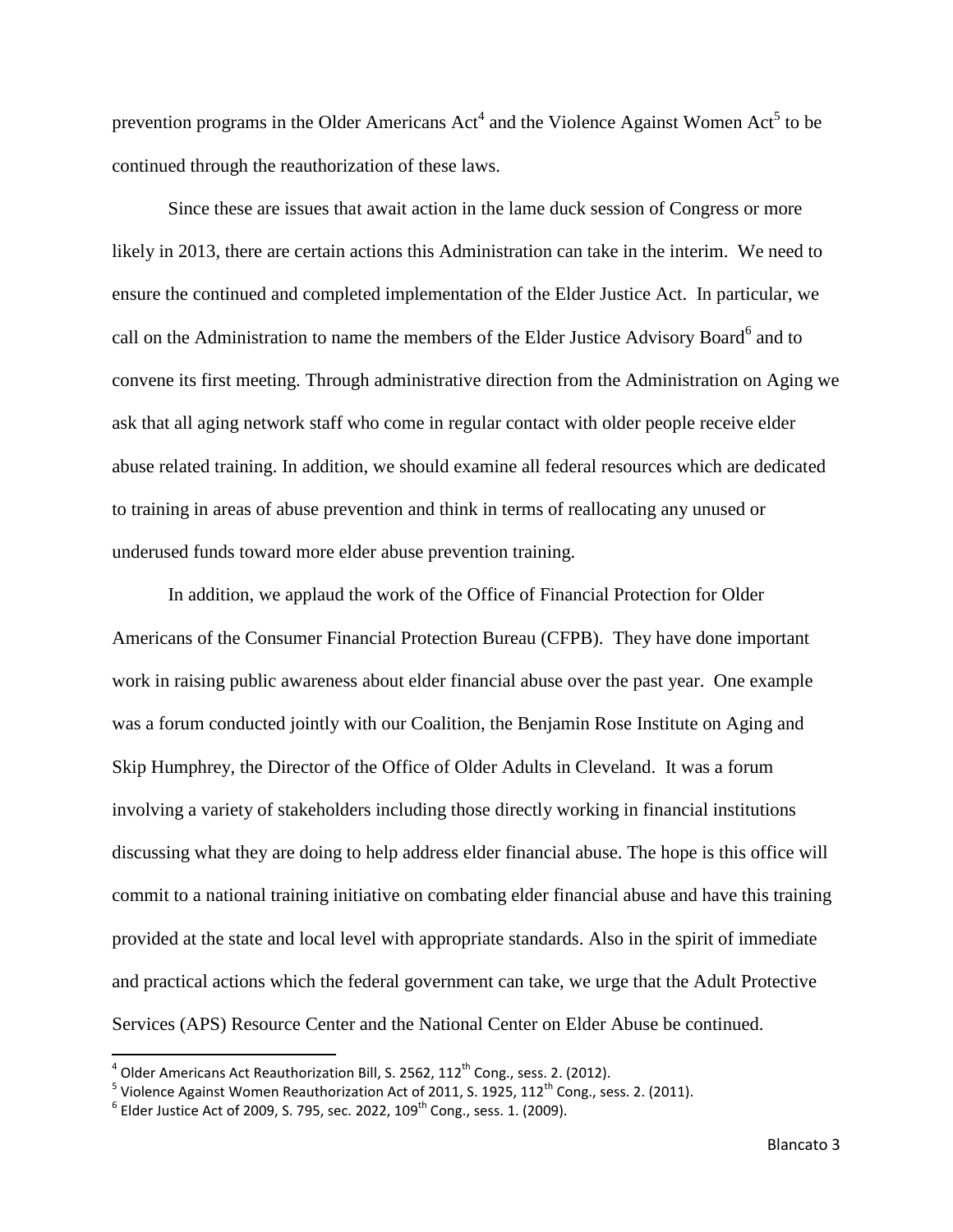#### **Leveraging National Partners**

The second area this paper focuses on is issues related to leveraging national partners to address elder mistreatment. We believe to an extent there have been important relationships established between this Administration and national partners, most notably the partnership for the historic observance in the White House of World Elder Abuse Awareness Day<sup>7</sup> earlier this year which involved both private and non-profit partners. In addition, the composition of the National Center on Elder Abuse provides another good example as a unique, multi-disciplinary consortium of equal national organizational partners with expertise in elder abuse, neglect and exploitation.

The naming of the aforementioned Advisory Board and its 27 members from different sectors will inevitably lead to new and expanded partnerships including a focal point for discussion an exchange of information and ideas. Further, the combined work of this Council and the Advisory Board can lead to an enhanced national elder justice strategy which should ultimately be the basis of a public-private partnership of commitment. It would also make sense for the Administration to break the topic of elder abuse down and determine which sectors are or should be involved in prevention and work to identify and cultivate national partners in the solution. This can include the medical sector, law enforcement, the financial sector, faith-based communities, information system companies, organized labor and so on. In addition, an inventory should be done to determine and compile all activities of national entities currently involved in elder mistreatment prevention work and have that help leverage new partnerships.

l

<sup>&</sup>lt;sup>7</sup> Presidential Proclamation, World Elder Abuse Awareness Day 2012, [http://www.whitehouse.gov/the-press](http://www.whitehouse.gov/the-press-office/2012/06/14/presidential-proclamation-world-elder-abuse-awareness-day-2012)[office/2012/06/14/presidential-proclamation-world-elder-abuse-awareness-day-2012,](http://www.whitehouse.gov/the-press-office/2012/06/14/presidential-proclamation-world-elder-abuse-awareness-day-2012) retrieved Oct. 23, 2012.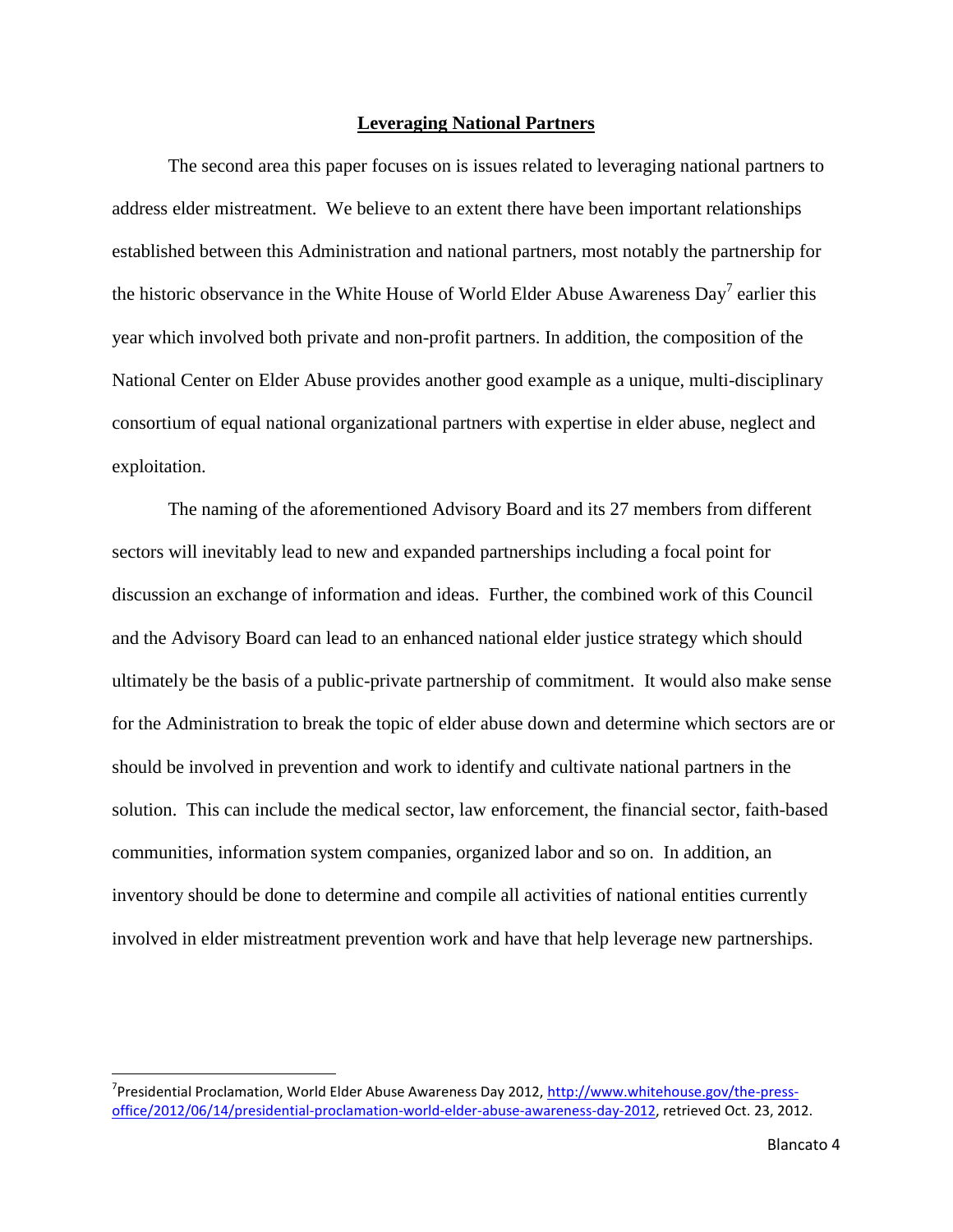#### **Encouraging National Attention**

The third area this paper addresses is how the federal government can encourage and catalyze national attention to the issue and again foster better public private partnerships to achieve the same goal. Certainly the convening and subsequent work of this Council should go a long way to achieving this goal.

Federal government leadership had been sorely lacking in the area of elder abuse prevention. This was the reason why an Elder Justice Act was first proposed and later became law. This Administration has turned this lack of leadership around. But more lies ahead. It is about both resources and resourcefulness. Among all the federal agencies represented on the Council, there are sufficient resources if coordinated to take the lead in embarking on a robust public education and awareness campaign on elder mistreatment. Materials from the National Center on Elder Abuse and the CFPB are good examples that can be built onto. One very straightforward idea that could be implemented in quick fashion would be to include a set of standardized tips on how to prevent elder mistreatment, especially financial abuse on every federal agency website including those of Members of Congress. We would add parenthetically that our Elder Justice Coalition is willing and able to be a distribution channel for educational materials and public awareness activities.

Further, working with the media, the entertainment and advertising industries, there are more resourceful ways to get a message to the American public about how we can all help stop elder abuse. This Council should include collaborations with those inside and outside of government who have worked with success in the child abuse and domestic violence prevention world, especially around messaging and raising public awareness and in some cases outrage.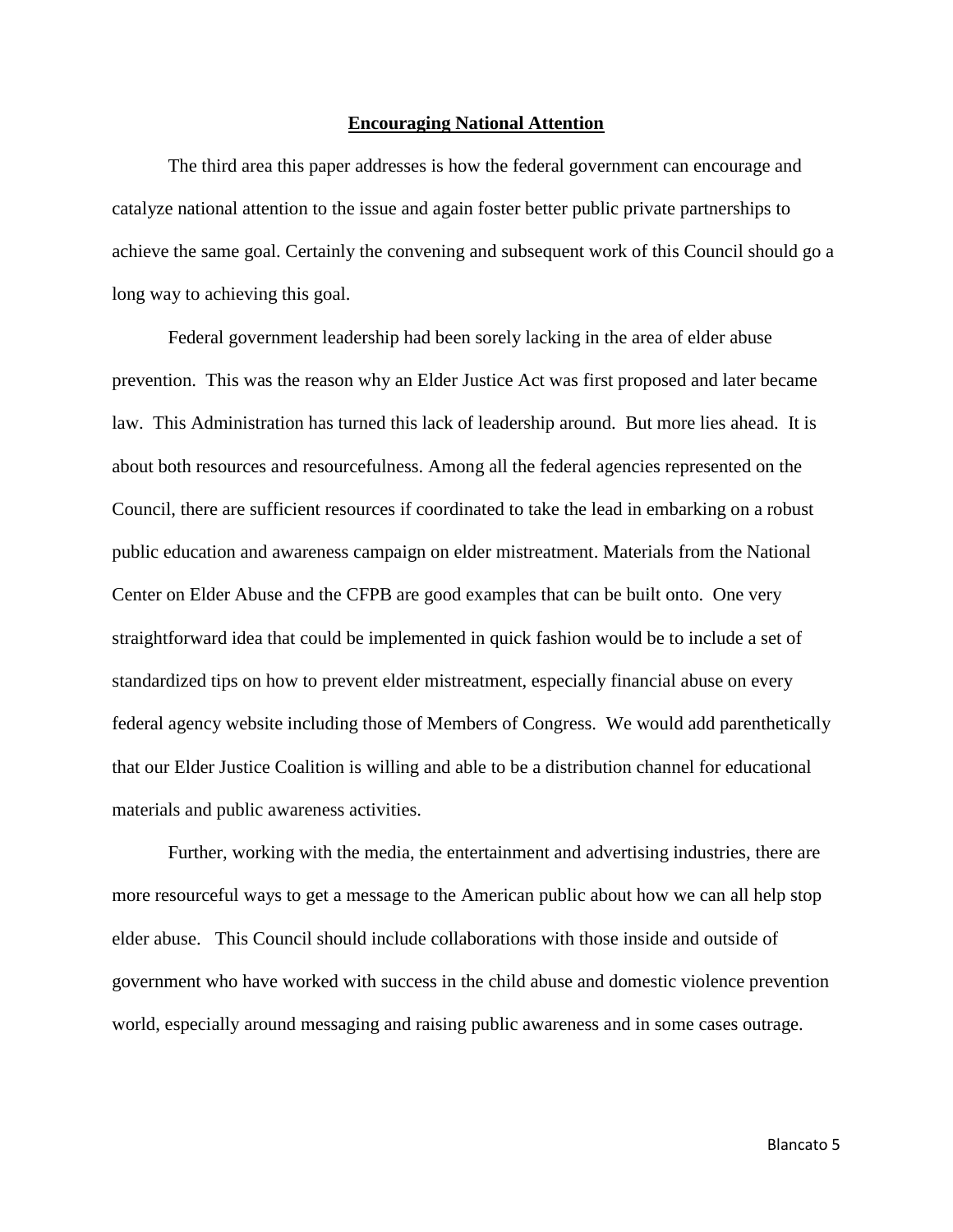#### **Identifying Short-Term Gaps**

Finally, we need to address how to identify gaps in the short term that can have immediate and practical action implications.

One of these certainly has to be data collection. In the greatest and most technologically advanced nation in the world, why is there such an inability to collect accurate incidence data on elder abuse? An investment needs to be made in improving data collection. It is another example of a public-private partnership waiting to happen. Furthermore, in the archives of the HHS Office of the Assistant Secretary for Planning and Evaluation, there was a report produced several years ago called for in the original Elder Justice Act which addressed issues related to better data collection.<sup>8</sup> The report recommends both "a national dataset comprised of administrative data on elder abuse that is reported to local authorities and then centralized and analyzed on an ongoing basis" as well as "a national prevalence study (or a series of ongoing studies) to assess the total amount of elder abuse in the United States, including an estimate of the level of unreported abuse."<sup>9</sup> Those recommendations should be followed.

Another gap that most certainly needs to be addressed is the unevenness of the country's numerous and diverse authorities who investigate elder abuse. This is especially true with Adult Protective Services. A report just issued jointly by the National Association of States United for Aging and Disabilities (NASUAD) and the National Adult Protective Services Resource Center (NAPSRC) makes this point. In their executive summary they note that "there is no federal oversight or funding for the Adult Protective Services program."<sup>10</sup> The report goes on to note

l

 $^{\rm 8}$  ASPE, Congressional Report on the Feasibility of Establishing a Uniform National Database on Elder Abuse, [http://aspe.hhs.gov/daltcp/reports/2010/eldercr.pdf,](http://aspe.hhs.gov/daltcp/reports/2010/eldercr.pdf) retrieved Oct. 23, 2012. 9 *Id.* at 2-3.

<sup>&</sup>lt;sup>10</sup> NASUAD and NASPRC, *Adult Protective Services in 2012: Increasingly Vulnerable*, page viii, [http://www.hcbs.org/files/218/10851/NASUAD\\_APS\\_Report.pdf,](http://www.hcbs.org/files/218/10851/NASUAD_APS_Report.pdf) retrieved Oct. 23, 2012.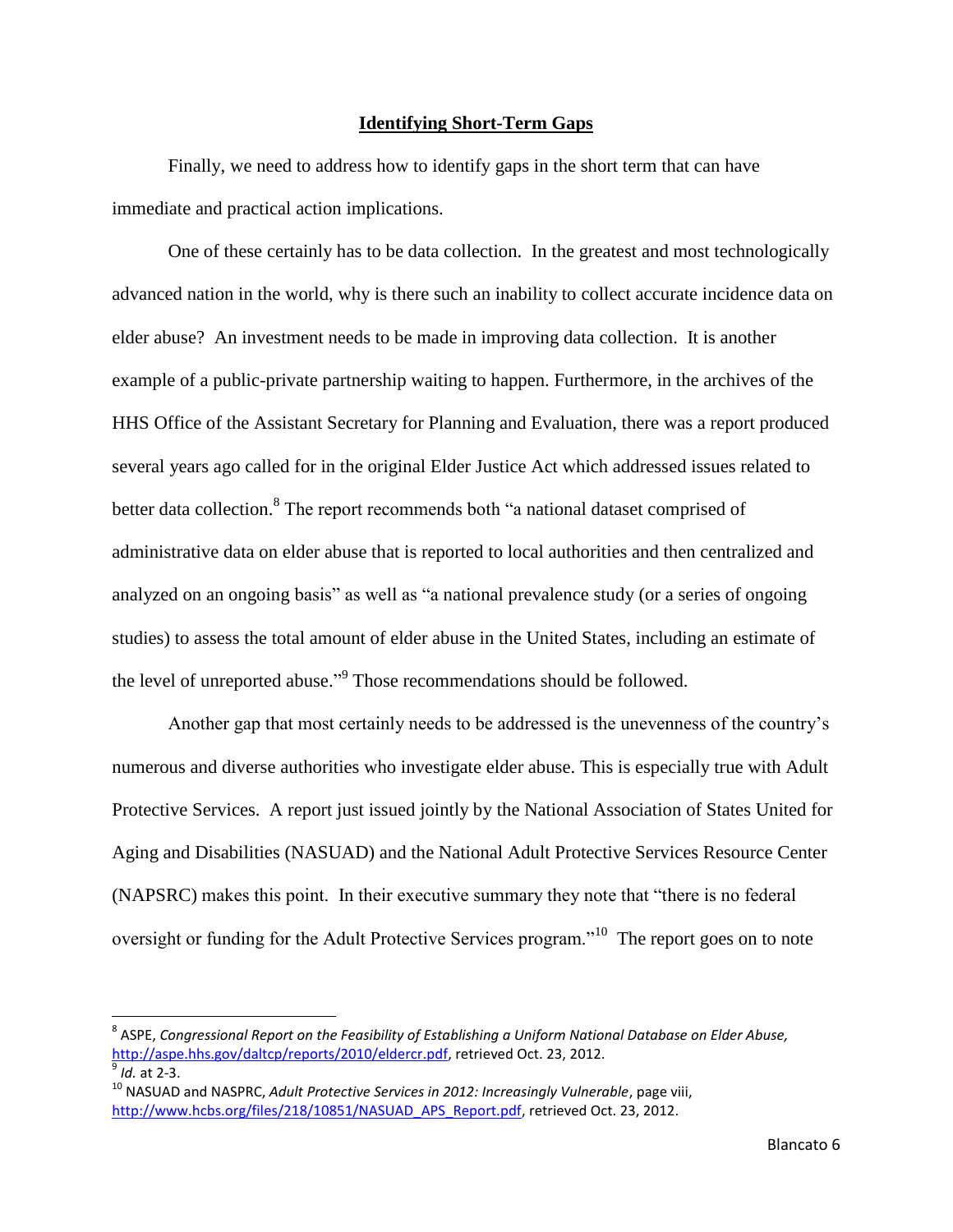"without a national program, states create laws and regulations independently"<sup>11</sup> and as a result APS programs in the states vary greatly.

One immediate step that can be implemented and is called for in the Elder Justice Act would be to designate a home for APS and in turn vest it with greater responsibility and resources to coordinate the response to elder abuse. In addition, stronger alignment between APS and the law enforcement community at the national, state and local level must be advanced and can be through the work of this Council and a newly empowered Office of APS within HHS.

#### **Conclusion**

In conclusion, while we laud the convening of this Council, we want to caution it not to become too much of a Washington-only entity. The federal government has an absolutely key responsibility to take the lead in developing an elder justice strategy based on coordination. Yet much of the work on the ground that is done in the fight against elder abuse is done at the state and local level. There are hundreds of coalitions, alliances and committees across our nation working to prevent elder abuse according to a report from the National Center on Elder Abuse.<sup>12</sup> Most recently these coalitions were established under the leadership of the National Committee for the Prevention of Elder Abuse in locations that never had one but that had a growing elder abuse problem. We should be learning more about and from these local initiatives as part of the Council's work and its eventual recommendations. Elder abuse prevention is a shared responsibility. Having the federal government take more responsibility is a step that is long overdue.

 $\overline{a}$ <sup>11</sup> *Id.*

<sup>12</sup> National Center on Elder Abuse, *State, Regional and Local Elder Abuse Coalitions, National Directory*, January 2001.